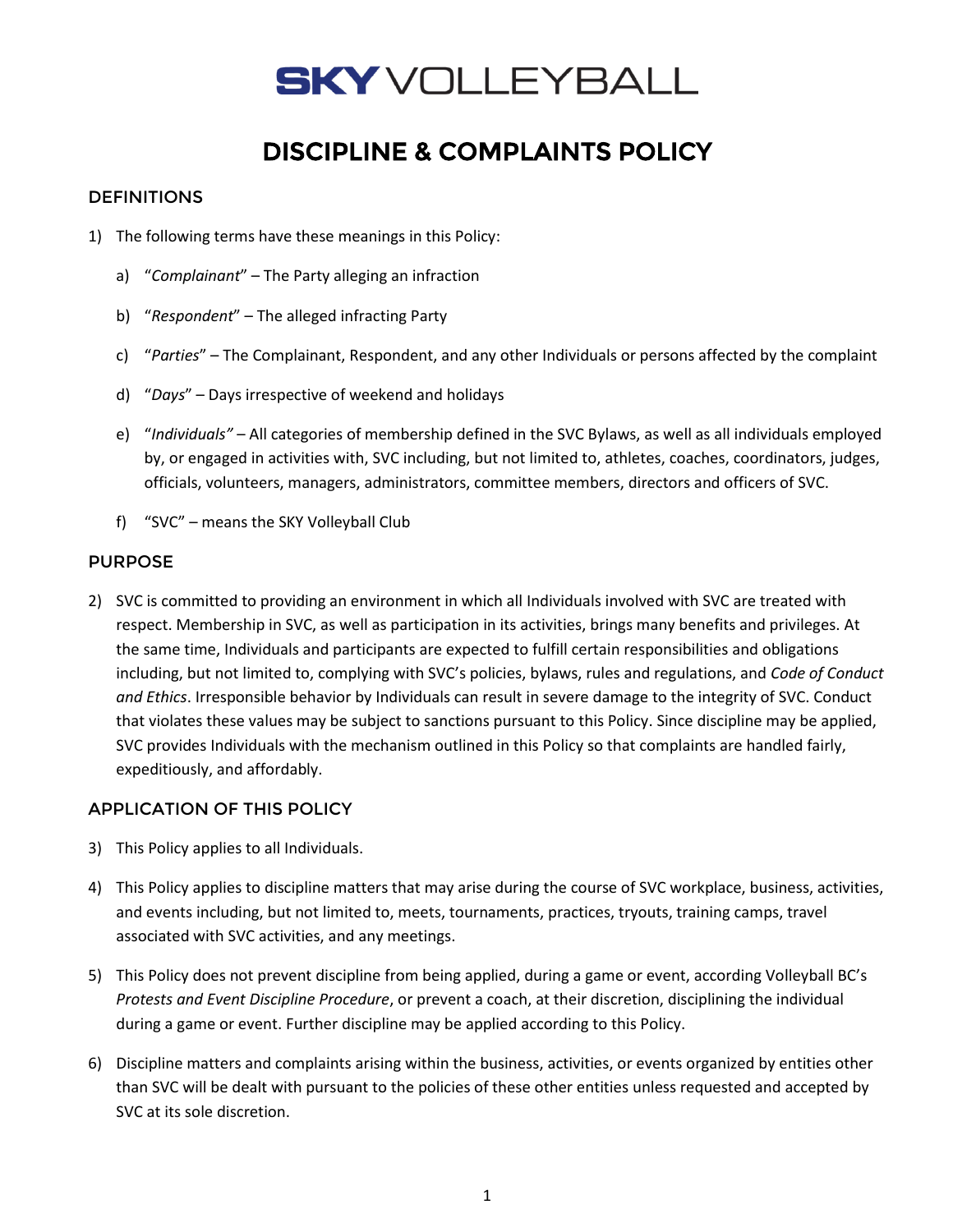### REPORTING A COMPLAINT

- 7) Any Individual may report any complaint to SVC. Such a complaint must use the form provided below, be in writing and signed, and must be filed within fourteen days of the alleged incident. Anonymous and/ or late complaints may be accepted at the sole discretion of SVC.
- 8) A Complainant wishing to file a complaint outside of the fourteen day period must provide a written statement giving reasons for an exemption to this limitation. The decision to accept, or not accept, the complaint outside of the fourteen day period will be at the sole discretion of SVC. This decision may not be appealed.
- 9) SVC has the discretion to investigate any situation that the organization has learned about, but not officially reported to the organization. This allows SVC to look out for the best interests of the organization and its members.

### INFORMAL RESOLUTION

10) Before any complaint proceeds to the formal stage, the dispute will first be referred to SVC's President (or designate) for review, with the objective of resolving the dispute.

### CASE MANAGER

- 11) Should the review by SVC's President (or designate) not resolve the dispute, SVC will appoint a Case Manager to oversee management and administration of complaints submitted in accordance with this Policy and such appointment is not appealable. The Case Manager is not required to be a member of SVC. The Case Manager has an overall responsibility to ensure procedural fairness is respected at all times in this Policy, and to implement this Policy in a timely manner. More specifically, the Case Manager has a responsibility to:
	- a) Determine whether the complaint is frivolous or vexatious and within the jurisdiction of this Policy. If the Case Manager determines the complaint is frivolous or vexatious or outside the jurisdiction of this Policy, the complaint will be dismissed immediately. The Case Manager's decision to accept or dismiss the complaint may not be appealed
	- b) Determine if the complaint is a minor or major infraction
	- c) Appoint the Panel, if necessary, in accordance with this Policy
	- d) Coordinate all administrative aspects of the complaint
	- e) Provide administrative assistance and logistical support to the Panel as required
	- f) Provide any other service or support that may be necessary to ensure a fair and timely proceeding
- 12) The Case Manager will inform the Parties if the incident is to be dealt with as a minor infraction or major infraction and the matter will be dealt with according to the applicable section relating to the minor or major infraction.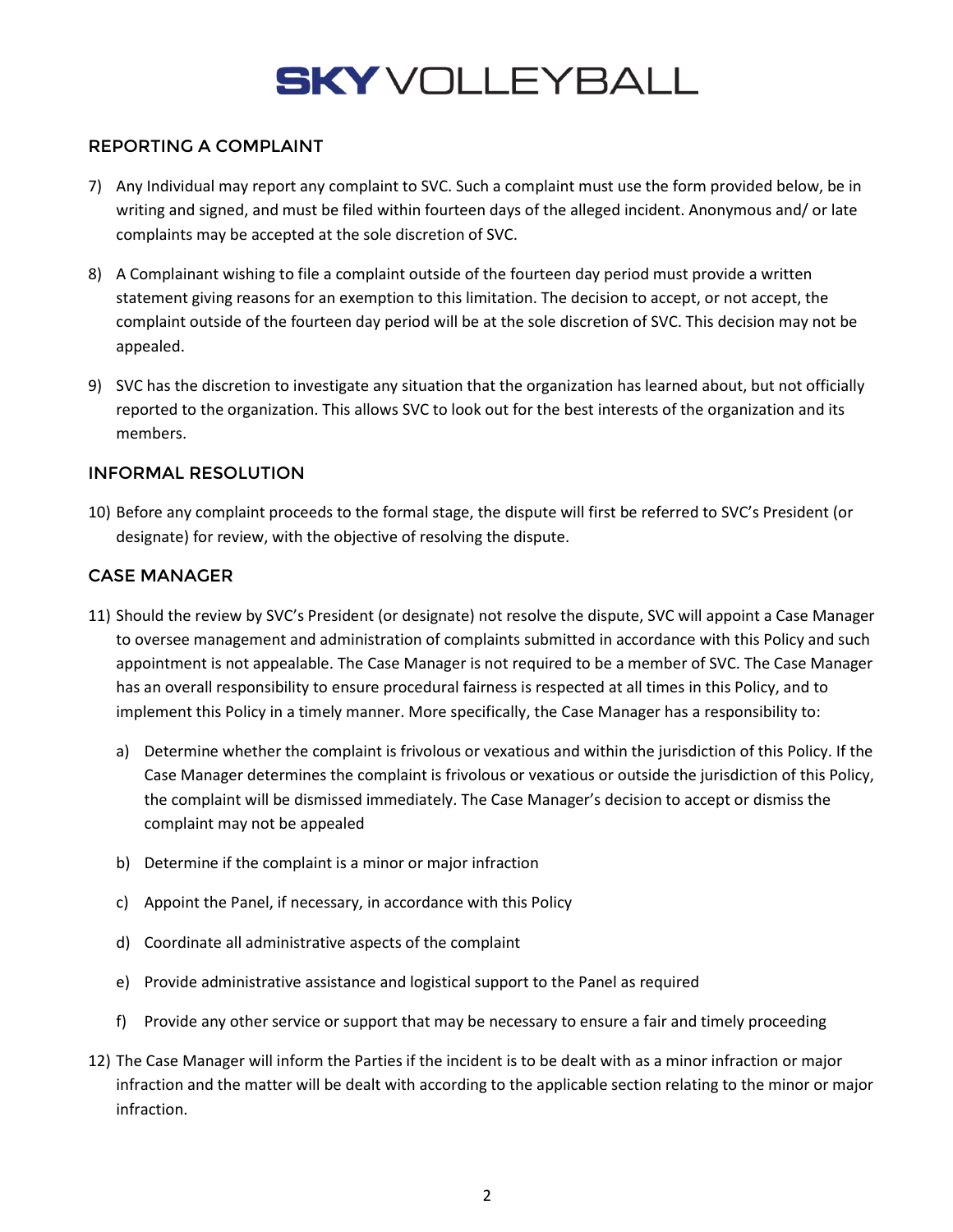- 13) This Policy does not prevent an appropriate person having authority from taking immediate, informal or corrective action in response to behavior that constitutes either a minor or major infraction. Further sanctions may be applied in accordance with the procedures set out in this Policy.
- 14) Any infractions or complaints occurring within competition will be dealt with by the discretion of your coach. In such situations, disciplinary sanctions will be for the duration of the competition, training, activity or event only. Further sanctions may be applied but only after review of the matter in accordance with the procedures set out in this Policy.

#### MINOR INFRACTIONS

- 15) Minor infractions are **single incidents** of failing to achieve expected standards of conduct that generally do not result in harm to others, SVC, or the sport of volleyball. Examples of minor infractions can include, but are not limited to, a single incident of:
	- a) Disrespectful, offensive, abusive, racist, or sexist comments or behavior
	- b) Disrespectful conduct such as outbursts of anger or argument
	- c) Conduct contrary to the values of SVC
	- d) Being late for, or absent from, SVC events and activities at which attendance is expected or required
	- e) Non-compliance with SVC's policies, procedures, rules, or regulations
	- f) Minor violations of SVC's Codes of Conduct.
- 16) All disciplinary situations involving minor infractions will be dealt with by the appropriate person who has authority over both the situation and the individual involved. The person in authority can be, but is not restricted to being, staff, officials, coaches, judges, organizers, or SVC decision-makers.
- 17) Provided that the Respondent being disciplined is told the nature of the infraction and has an opportunity to provide information concerning the incident, procedures for dealing with minor infractions will be informal (compared to the procedures for major infractions) and will be determined at the discretion of the person responsible for discipline of such infractions (as noted above).
- 18) Penalties for minor infractions, which may be applied singularly or in combination, include the following:
	- a) Verbal or written reprimand from SVC to one of the Parties
	- b) Verbal or written apology from one Party to the other Party
	- c) Service or other voluntary contribution to SVC
	- d) Removal of certain privileges of membership for a designated period of time
	- e) Suspension from the current competition, activity, or event
	- f) Fines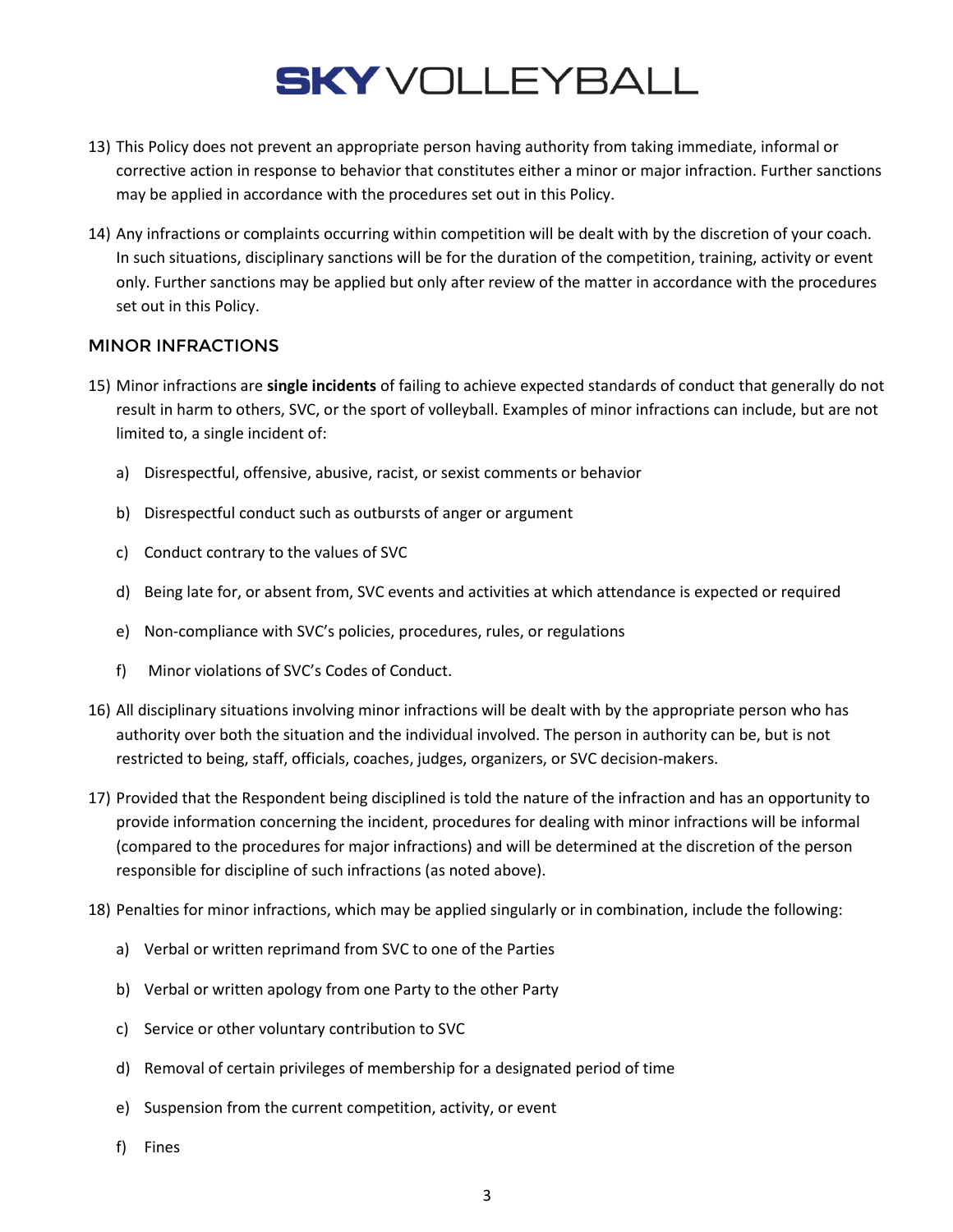- g) Any other sanction considered appropriate for the offense
- 19) Minor infractions that result in discipline will be recorded and records will be maintained by SVC. Repeat minor infractions may result in further such incidents being considered a major infraction.

#### MAJOR INFRACTIONS

- 20) Major infractions are instances of failing to achieve the expected standards of conduct that result, or have the potential to result, in harm to other persons, to SVC, or to the sport of volleyball. Examples of major infractions include, but are not limited to:
	- a) Repeated minor infractions
	- b) Any incident of hazing
	- c) Incidents of physical abuse
	- d) Behavior that constitutes harassment, sexual harassment, or sexual misconduct
	- e) Pranks, jokes, or other activities that endanger the safety of others
	- f) Conduct that intentionally interferes with a competition or with any athlete's preparation for a competition
	- g) Conduct that intentionally damages Volleyball BC's image, credibility, or reputation
	- h) Disregard for SVC's bylaws, policies, rules, and regulations
	- i) Major or repeated violations of Volleyball BC's *Code of Conduct and Ethics*, SVC's Rules, Regulations and Policies, and the Codes of Conduct.
	- j) Intentionally damaging SVC property or improperly handling SVC monies
	- k) Abusive use of alcohol, any use or possession of alcohol by minors, or use or possession of illicit drugs and narcotics
	- l) Any possession or use of banned performance enhancing drugs or methods
- 21) Major infractions occurring within competition may be dealt with immediately, if necessary, by an appropriate person having authority. In such situations, disciplinary sanctions will be for the duration of the competition, training, activity, or event only. Further sanctions may be applied but only after review of the matter in accordance with the procedures set out in this Policy. This review does not replace the appeal provisions of this Policy.
- 22) Major infractions will be handled using the Procedure for Major Infraction Hearing set out in this Policy, except where a dispute resolution procedure contained within a contract, employee agreement, or other formal written agreement takes precedence.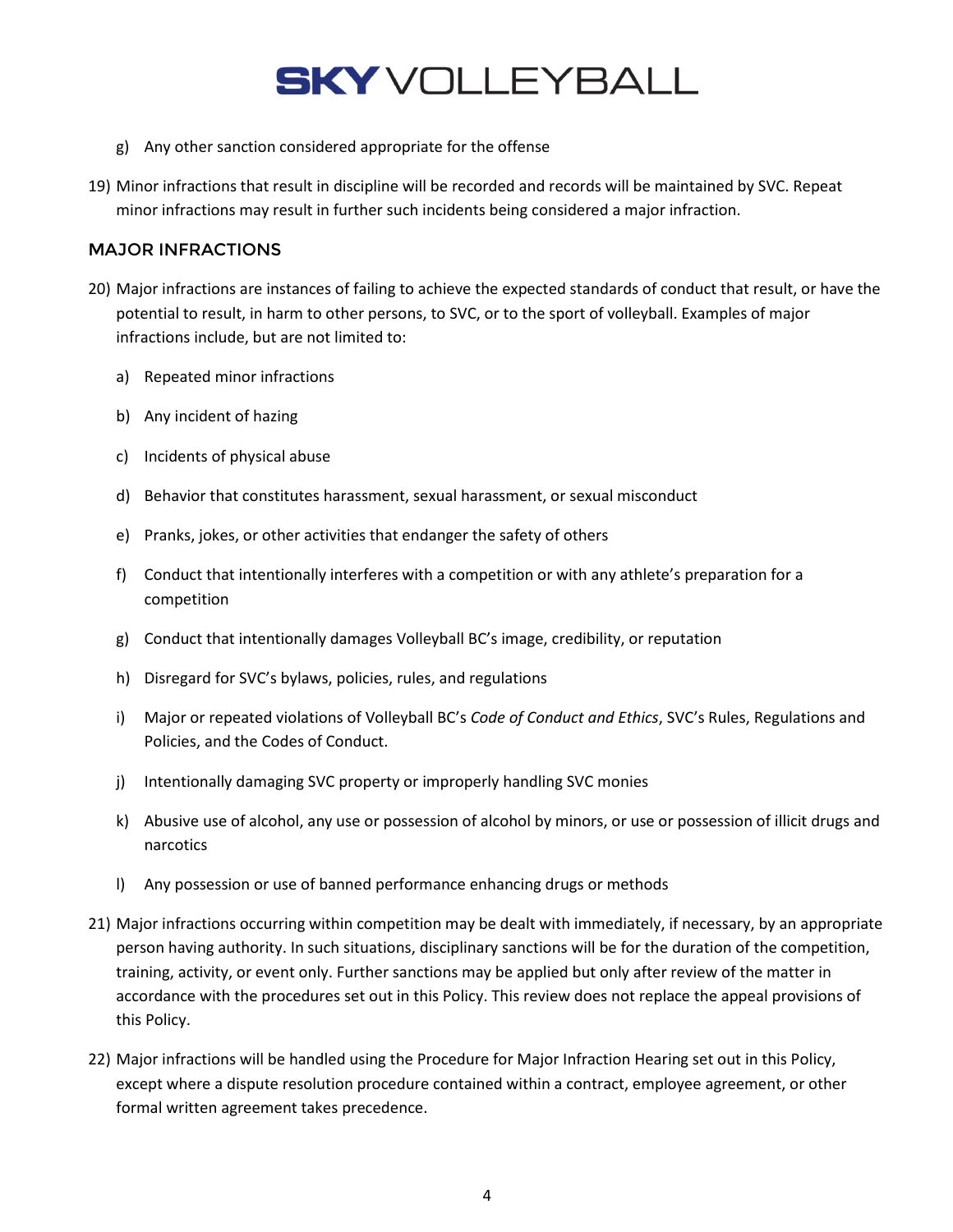### PROCEDURE FOR MAJOR INFRACTION HEARING

- 23) The Case Manager shall notify the Parties that the complaint is potentially legitimate and the incident shall be dealt with as a major infraction. The Case Manager shall then decide the format under which the complaint will be heard. This decision is at the sole discretion of the Case Manager and may not be appealed.
- 24) The Case Manager will appoint a Discipline Panel, which shall consist of a single Adjudicator, to hear the complaint. In extraordinary circumstances, and at the discretion of the Case Manager, a Panel of three persons may be appointed to hear the complaint. In this event, the Case Manager will appoint one of the Panel's members to serve as the Chair.
- 25) If the Respondent acknowledges the facts of the incident, the Respondent may waive the hearing, in which case the Panel will determine the appropriate disciplinary sanction. The Panel may still hold a hearing for the purpose of determining an appropriate sanction.
- 26) If a Party chooses not to participate in the hearing, the hearing will proceed in any event.
- 27) The Case Manager will determine the format of the hearing, which may involve an oral in-person hearing, an oral hearing by telephone, a hearing based on a review of documentary evidence submitted in advance of the hearing, or a combination of these methods. The hearing will be governed by the procedures that the Case Manager deems appropriate in the circumstances, provided that:
	- a) The Parties will be given appropriate notice of the day, time, and place of the hearing
	- b) Copies of any written documents which the parties wish to have the Panel consider will be provided to all Parties in advance of the hearing
	- c) The Parties may be accompanied by a representative, advisor, or legal counsel at their own expense
	- d) The Panel may request that any other individual participate and give evidence at the hearing
	- e) The Panel may allow as evidence at the hearing any oral evidence and document or thing relevant to the subject matter of the complaint, but may exclude such evidence that is unduly repetitious and shall place such weight on the evidence as it deems appropriate
	- f) The decision will be by a majority vote of Panel members, in the event of a three member Panel
- 28) If a decision may affect another party to the extent that the other party would have recourse to a complaint or an appeal in their own right, that party will become a Party to the complaint in question and will be bound by the decision.
- 29) In fulfilling its duties, the Panel may obtain independent advice.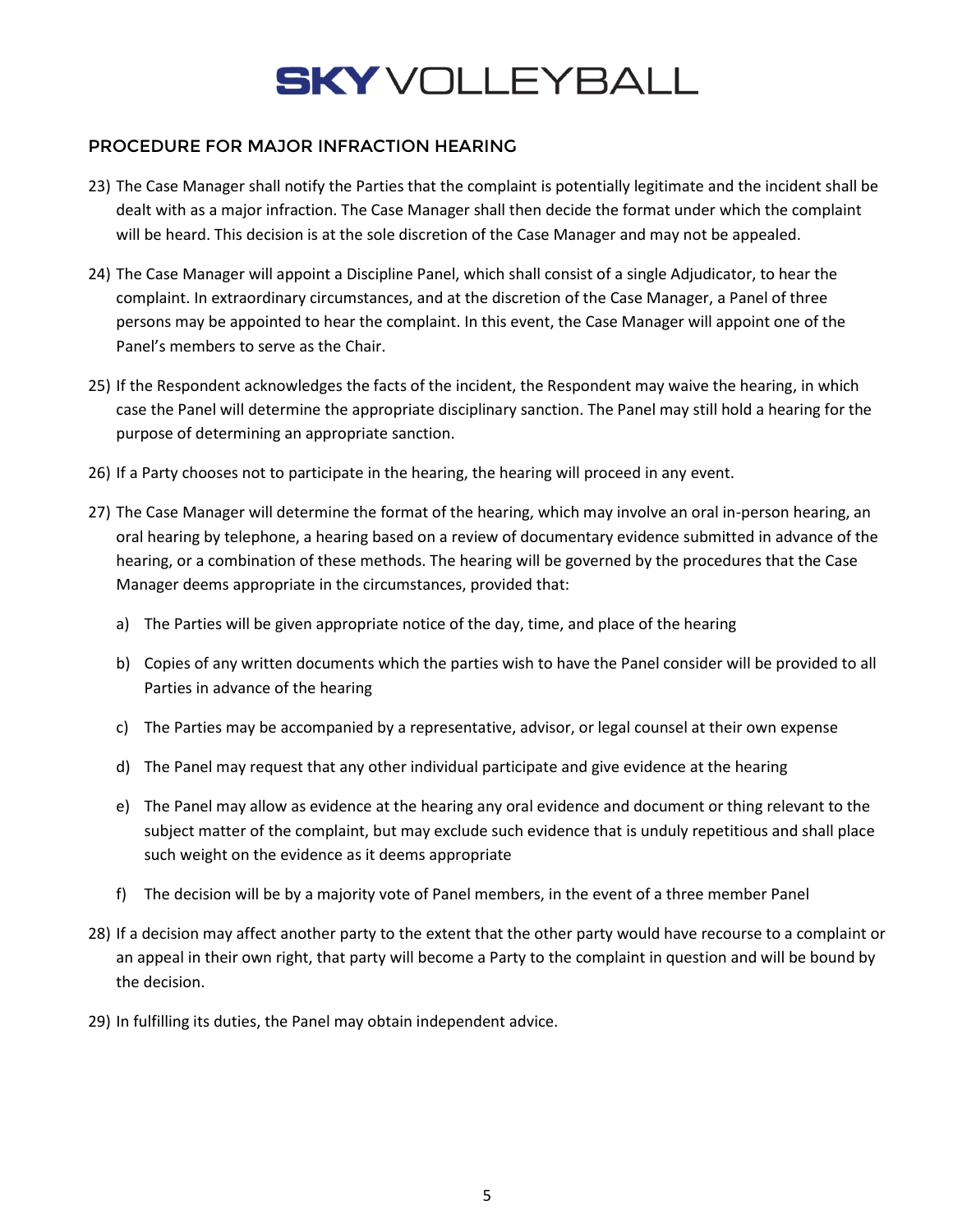### DECISION

30) After hearing the matter, the Panel will determine whether an infraction has occurred and, if so, the sanctions to be imposed. Within fourteen days of the hearing's conclusion, the Panel's written decision, with reasons, will be distributed to all Parties, the Case Manager, and SVC. In extraordinary circumstances, the Panel may first issue a verbal or summary decision soon after the hearing's conclusion, with the full written decision to be issued before the end of the fourteen day period. The decision will be considered a matter of public record unless decided otherwise by the Panel.

### **SANCTIONS**

- 31) The Panel may apply the following disciplinary sanctions, singularly or in combination, for major infractions:
	- a) Verbal or written reprimand from SVC to one of the Parties
	- b) Verbal or written apology from one Party to the other Party
	- c) Service or other voluntary contribution to SVC
	- d) Expulsion from SVC
	- e) Removal of certain membership privileges
	- f) Suspension from certain SVC teams, events, and/or activities
	- g) Suspension from all SVC activities for a designated period of time
	- h) Withholding of prize money or awards
	- i) Payment of the cost of repairs for property damage
	- j) Suspension of funding from SVC or from other sources
	- k) Any other sanction considered appropriate for the offense
- 32) Unless the Panel decides otherwise, any disciplinary sanctions will begin immediately. Failure to comply with a sanction as determined by the Panel will result in automatic suspension until such time as compliance occurs.
- 33) Major infractions that result in discipline will be recorded and records will be maintained by SVC.

### SUSPENSION PENDING A HEARING

34) SVC may determine that an alleged incident is of such seriousness as to warrant suspension of an Individual pending a hearing or a decision of the Panel or upon completion of criminal proceedings.